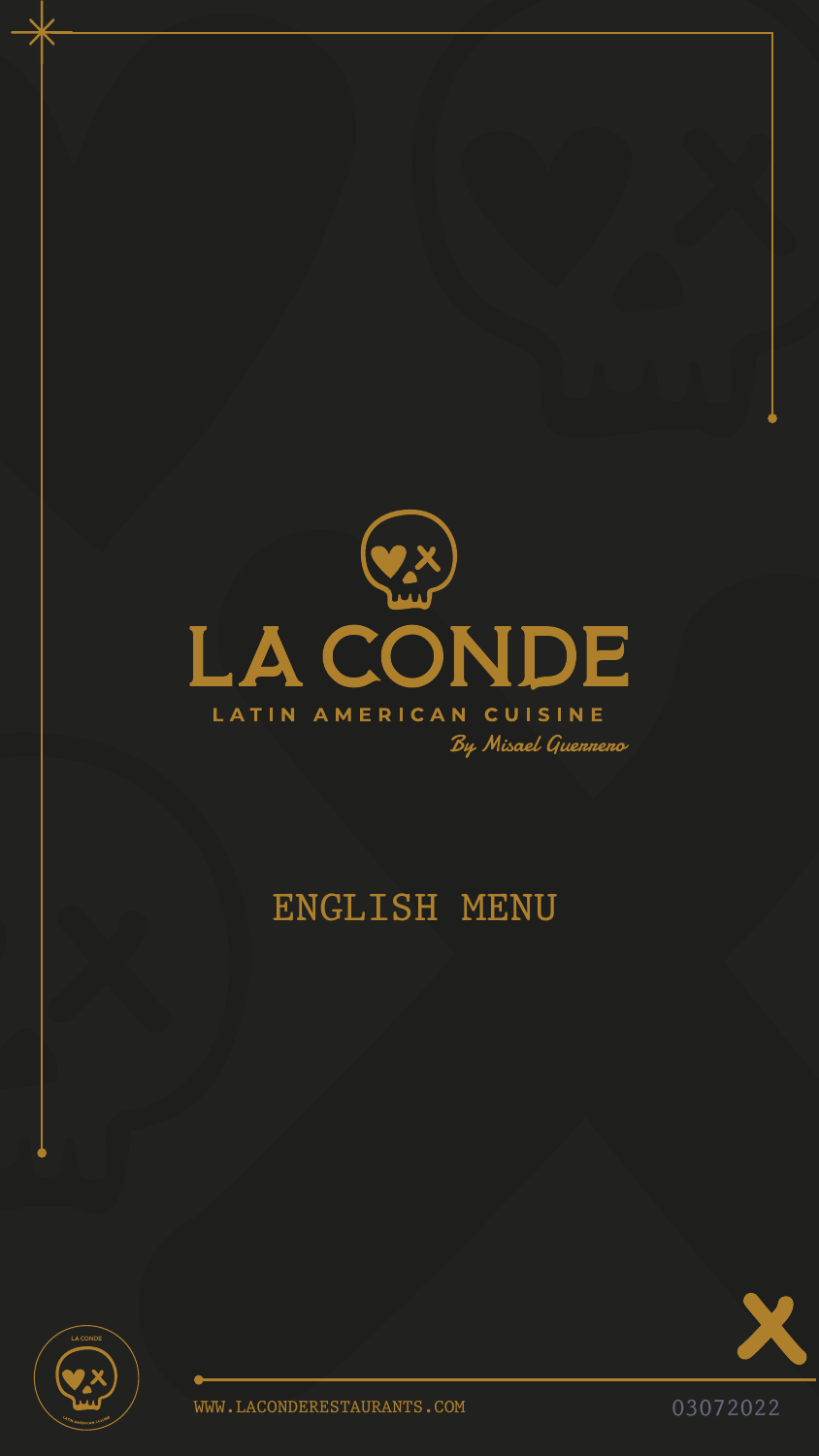### MEZCALINIS

Signature Drinks

THE TAMA. vodka infused tamarindo, grapefruit soda, lemon juice and salt.. \$18

LA CONDE. Malibu, pineapple juice, cranberry juice. \$20

### WWW.LACONDERESTAURANTS.COM

MR. BOB. Maestro dobel diamante, agave nectar, pineapple giffard, lemon juice and pineapple juice. \$18

THE CAESAR. Pomegranate liqueur, lemon juice and agave nectar. \$18

EL CONDE. Rum bar silver, rum clement, lemon juice and horchata giffard. \$18

MAKE A WISH. Bourbon, lemon juice, agave nectar and blue curaçao. \$20

GLADIATOR. Chile ancho liqueur, mezcal, lemon juice and grapefruit soda. \$18

HIBISCAL. Mezcal Silencio, hibiscus concentrate, lemon juice and agave honey. \$18 PEPINO-CILANTRO. Mezcal Silencio, lemon juice, cucumber concentrate and cilantro. \$18 MCQUEEN. Smoked Mezcal, triple decker, lemon juice and agave honey. \$18 BERRYSCAL. Mezcal, aromatic rose jewels, raspberry concentrate and lemon juice. \$18 MANGO. Mezcal, chile ancho liqueur, mango concentrate and lemon juice. \$18





IV. Vodka Tito's, Chambord, orange juice and granadine. \$18 POISON. 1800 coconut, Cointreau, lemon juice, pineapple juice and blue curaçao. \$20

OLD FASHION. Bourbon woodford reserve, angostura and agave nectar. \$20

LOVE BIRD. Vodka, lemon juice, pineapple juice, agave honey and cucumber slices. \$19 HOLY GRAIL. China China, lager beer, strawberry concentrate. \$18 BLACKOUT. \$18 MCQUEEN. \$18 CARAJILLO. Our Chiapaneco cofee with Licor 43. \$18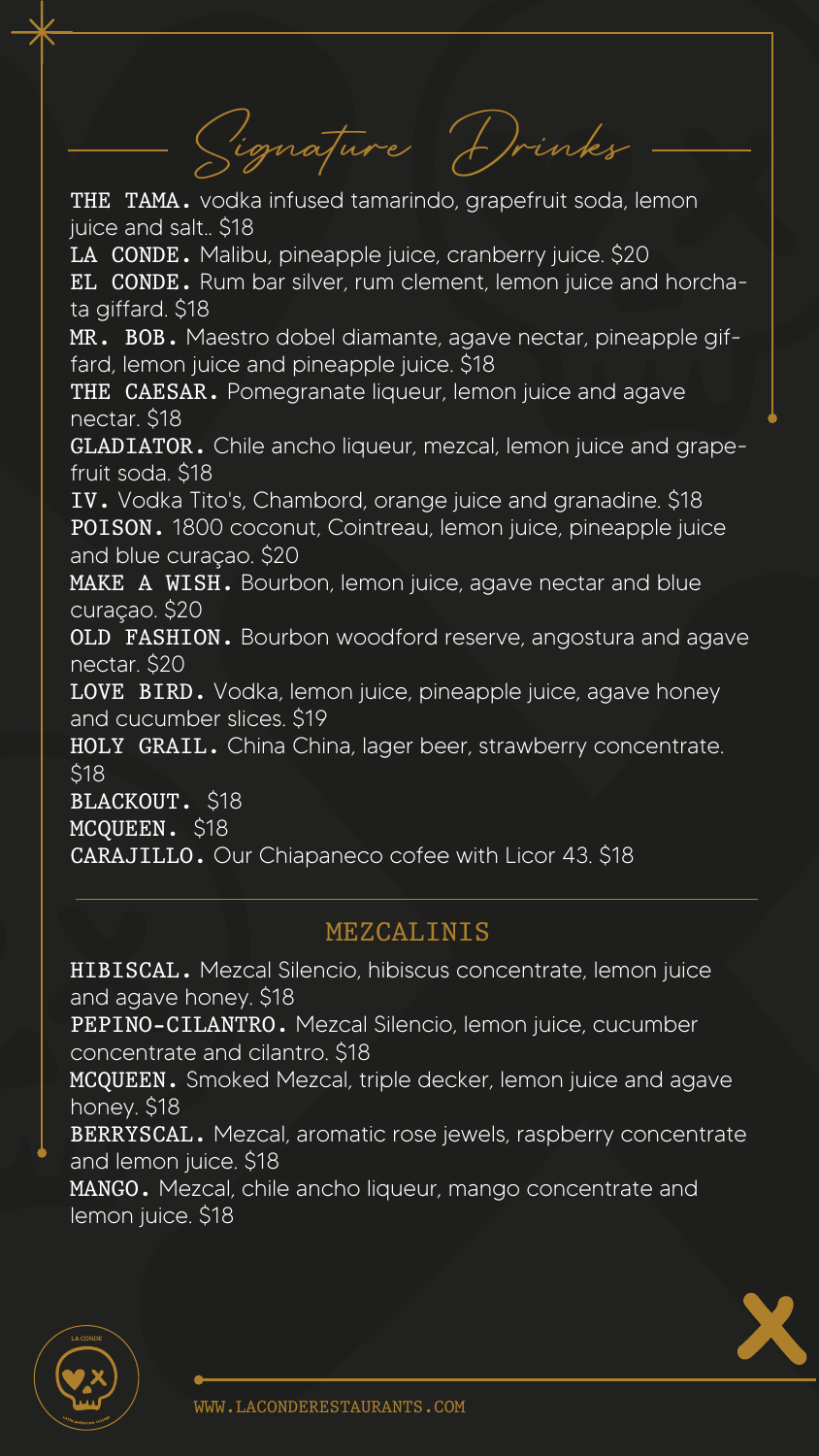## MOJITOS

MEDIAS DE SEDA. \$16 NEGRONI. \$20 APEROL SPRITZ. \$16 CHAMBORD SPRITZ. \$16 LONG ISLAND. \$18 AMF. \$18 TEQUILA SUNRISE. \$18 MOSCOU MULE. \$18 SEX ON THE BEACH. \$18 PALOMA. \$18



### WWW.LACONDERESTAURANTS.COM

**LA CONDE** 



### GIN

VESPER. \$16 GIBSON. \$16 COSMOPOLITAN. \$16 QUEENS. \$16 MANHATTAN. \$16

### CLASSICS

### MARTINIS

CÍTRICOS. Gin Hendrick's, orange, yellow lime, green lime and tonic water. \$13 FRUTOS ROJOS. Gin Hendrick's, raspberry, blackberry and tocnic water. \$13 MEDIAS DE SEDA. \$15 LA TUSI. Empress 1908, tonic water and blueberry. \$15 THE BOTANIST. The Botanist Gin, agave nectar, lemon juice and tonic water. \$15 VJ. The Botanist gin, fresh blueberries, lemon juice, agave nectar and mint sprig. \$14

CLASSIC MOJITO. Rum, mint and lemon juice. \$18 COCO-MOJITO. Rum, coconut, mint, lemon juice and agave honey. \$18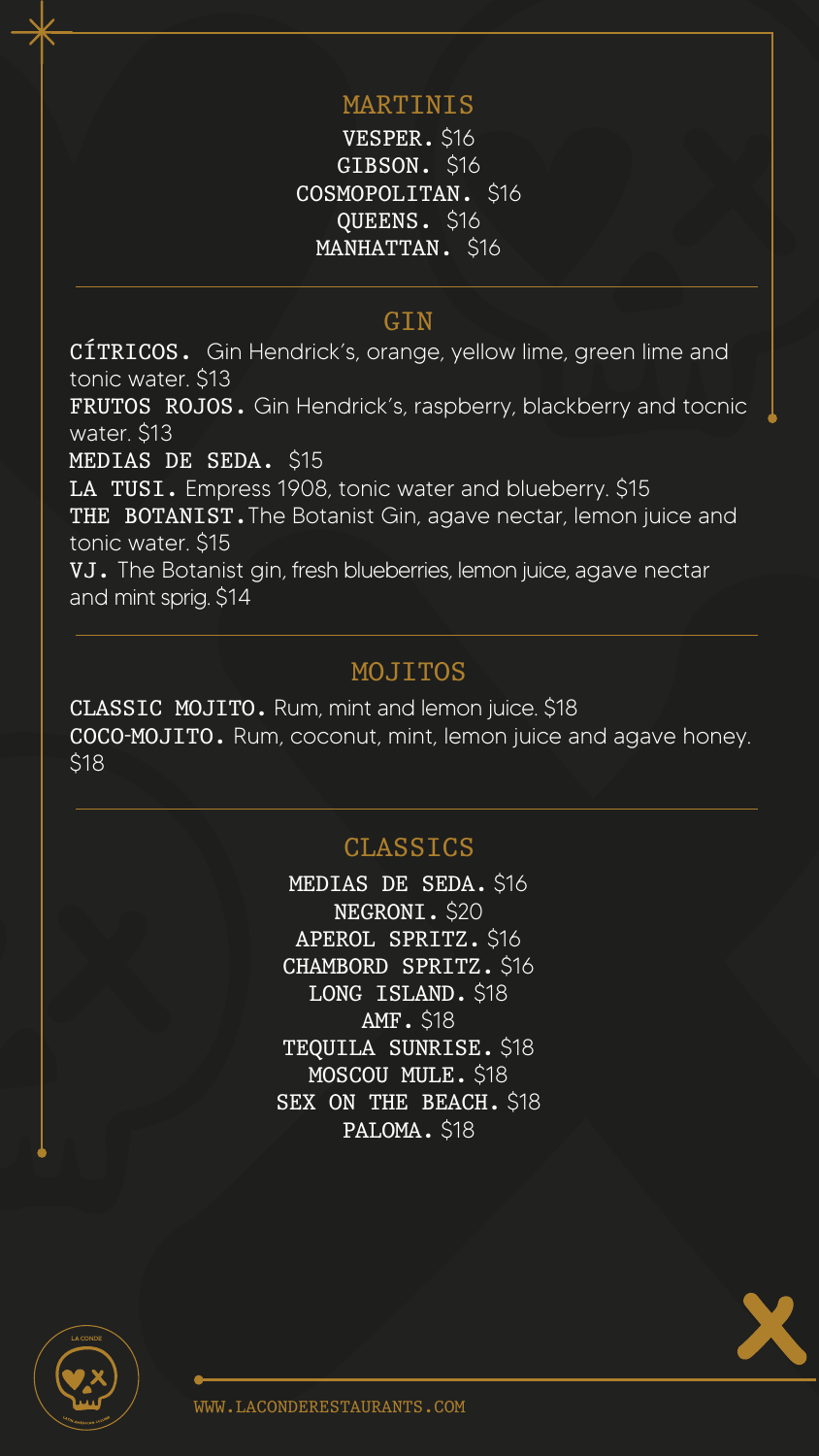### WWW.LACONDERESTAURANTS.COM

### MARGARITAS

### BEERS

### NON ALCOHOLIC

DIET COKE. \$5

LEMON - CHÍA. José Cuervo Tequila, Cointreau, lemon juice, chía, chamoy and Tajín. \$18 LEMON - HABANERO. José Cuervo Tequila, Cointreau, lemon juice, habanero infusion, chamoy and Tajín. \$18 MANGO. José Cuervo Tequila, Cointreau, mango infusion, chamoy and Tajín. \$18 WATERMELON - JALAPEÑO. José Cuervo Tequila, Cointreau, watermelon pulp, jalapeño, chamoy and Tajín. \$18 TAMARINDO. José Cuervo Tequila, Cointreau, tamarindo infusion, chamoy and Tajín. \$18 STRAWBERRY. José Cuervo Tequila, Cointreau, istrawberry infusion, chamoy and Tajín. \$18

COCA-COLA. \$5 BOTTLED WATER. \$5 RASPBERRY ICED TEA. \$5 GINGER. \$5 FIJI WATER. \$8 STRAWBERRY LEMONADE. \$5



SQUIRT. \$5 SANPELLEGRINO. \$5 LEMONADE. \$5 GINGER BEER. \$7 MINERAL WATER. \$5 RED BULL. \$8 HORCHATA. \$5 HIBISCUS WATER. \$5

MODELO. \$7 CORONA. \$7

PACÍFICO. \$7 ULTRA. \$7

STELLA ARTOIS. \$7 BLUE MOON. \$7

CULICHI BEER. \$6 MODELO NEGRA. \$7 LAGUNITAS. \$7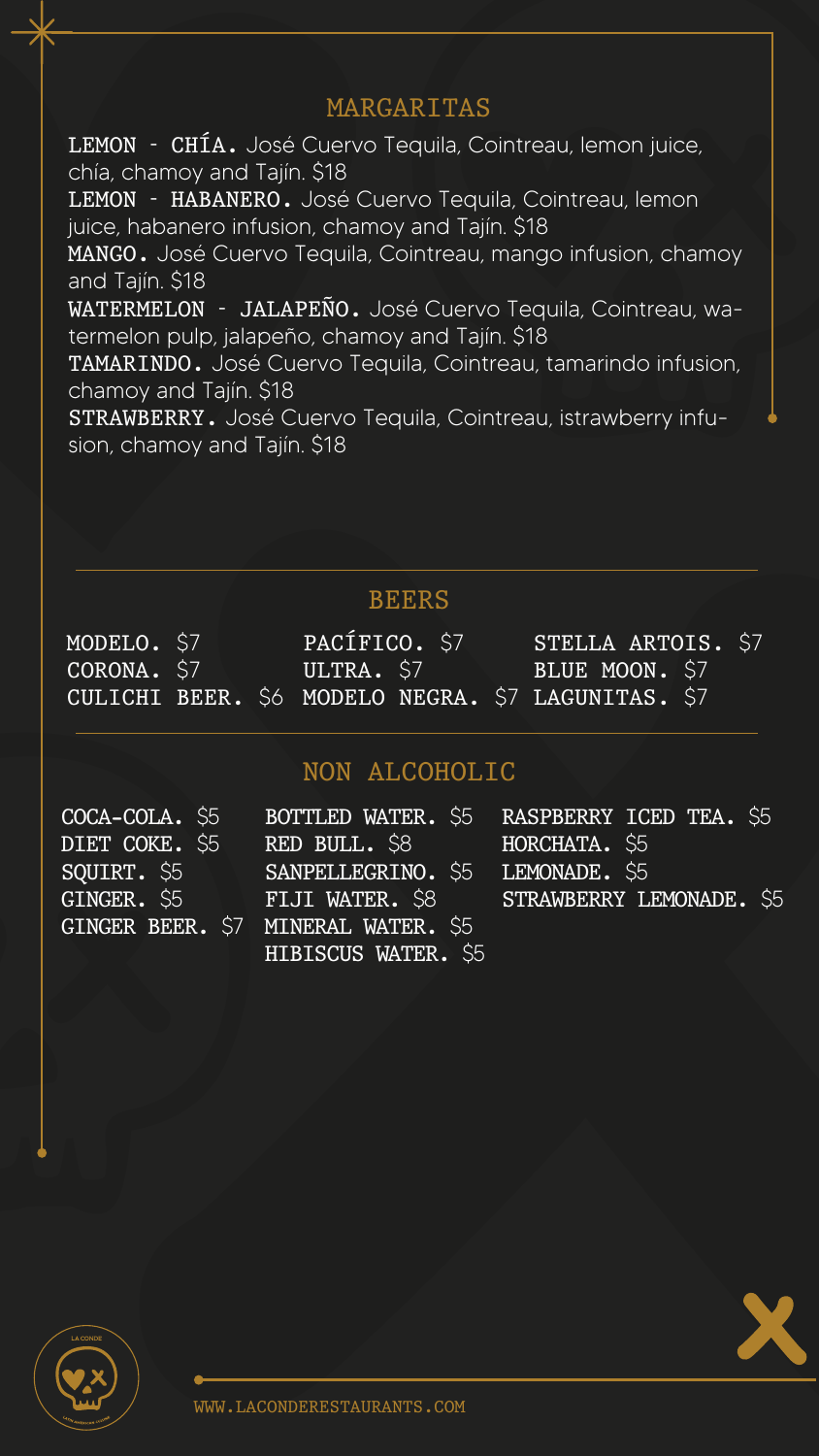### WWW.LACONDERESTAURANTS.COM

# Shots

### TEQUILA

### REPOSADO:

### BLANCO:

Patrón Silver \$14 Don Julio Silver \$14 Casa Amigos \$16 7 Leguas Silver \$16 1800 Silver \$16 Herradura Silver \$16 Casa Dragones \$20 Clase Azul Silver \$30

Patrón | 18 Casa Amigos \$20 Don Julio | 20 Dos Artes | 25 7 Leguas | 19 Casa Dragones | 45 1800 Milenio | 45 Clase Azul | 90



Casa Amigos \$18 Patrón \$17 Don Julio \$17 7 Leguas \$17 Clase Azul \$60

## AÑEJO:

EXTRA AÑEJO AND SPECIALS: Maestro Diamante \$25 Dos Artes Extra Añejo \$30 Herradura Suprema \$30 Herradura Ultra \$27 Herradura Legend \$35 Herradura Ultra \$27 1800 Cristalino \$25 Don Julio 70 \$50 Reserva La Familia \$35 Don Julio 1942 \$45 Mandala Extra Añejo \$40 Casa Dragones Joven \$75

Clase Azul Ultra \$500